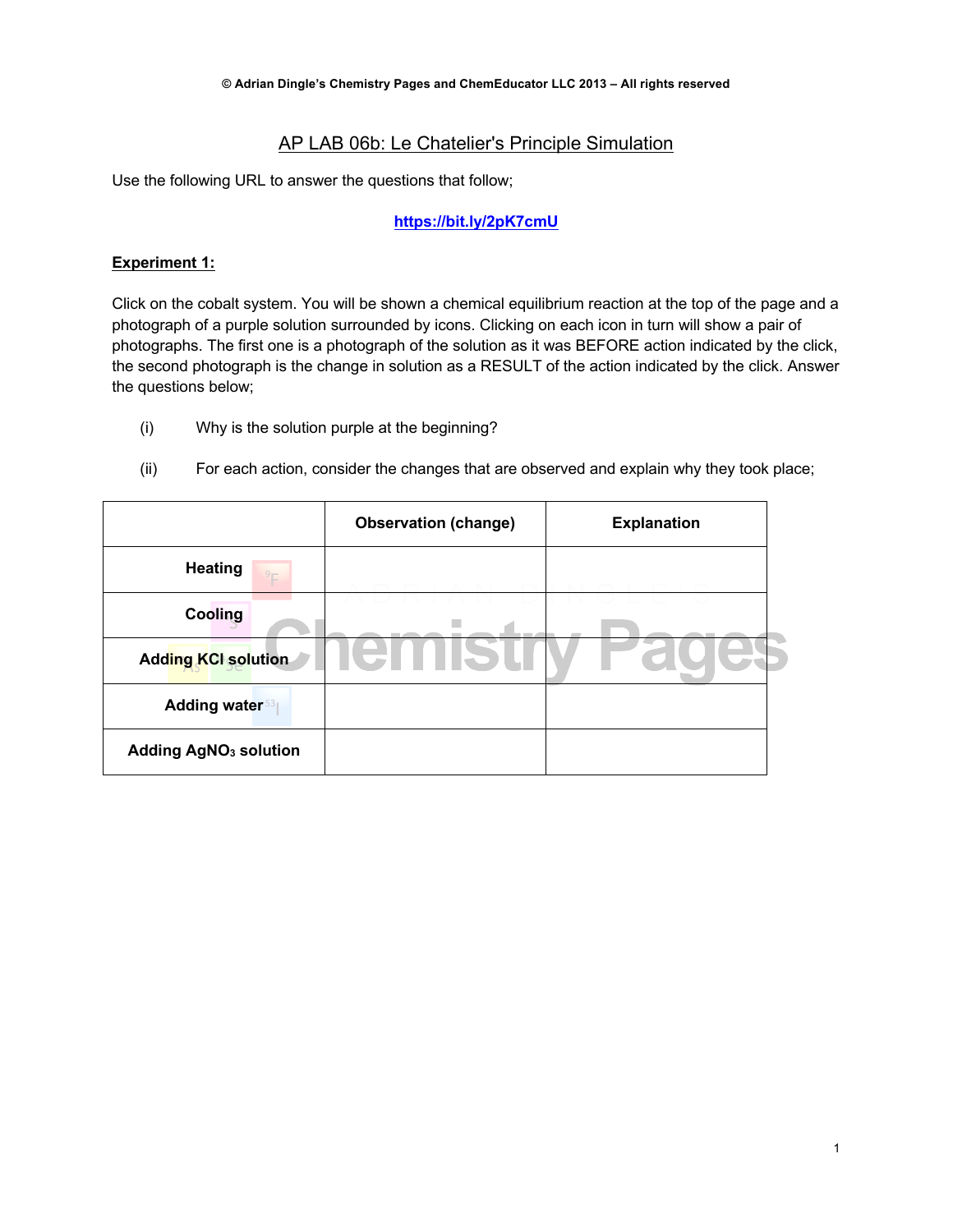## **Experiment 2:**

Click on the chromate system. You will be shown a chemical equilibrium reaction at the top of the page and a photograph of an orange solution surrounded by icons. Clicking on each icon in turn will show a pair of photographs. The first one is a photograph of the solution as it was BEFORE action indicated by the click, the second photograph is the change in solution as a RESULT of the action indicated by the click. Answer the questions below;

- (iii) Why is the solution orange at the beginning?
- (iv) For each action, consider the changes that are observed and explain why they took place;

|                    | <b>Observation (change)</b> | <b>Explanation</b> |
|--------------------|-----------------------------|--------------------|
| <b>Adding HCI</b>  |                             |                    |
| <b>Adding NaOH</b> |                             |                    |

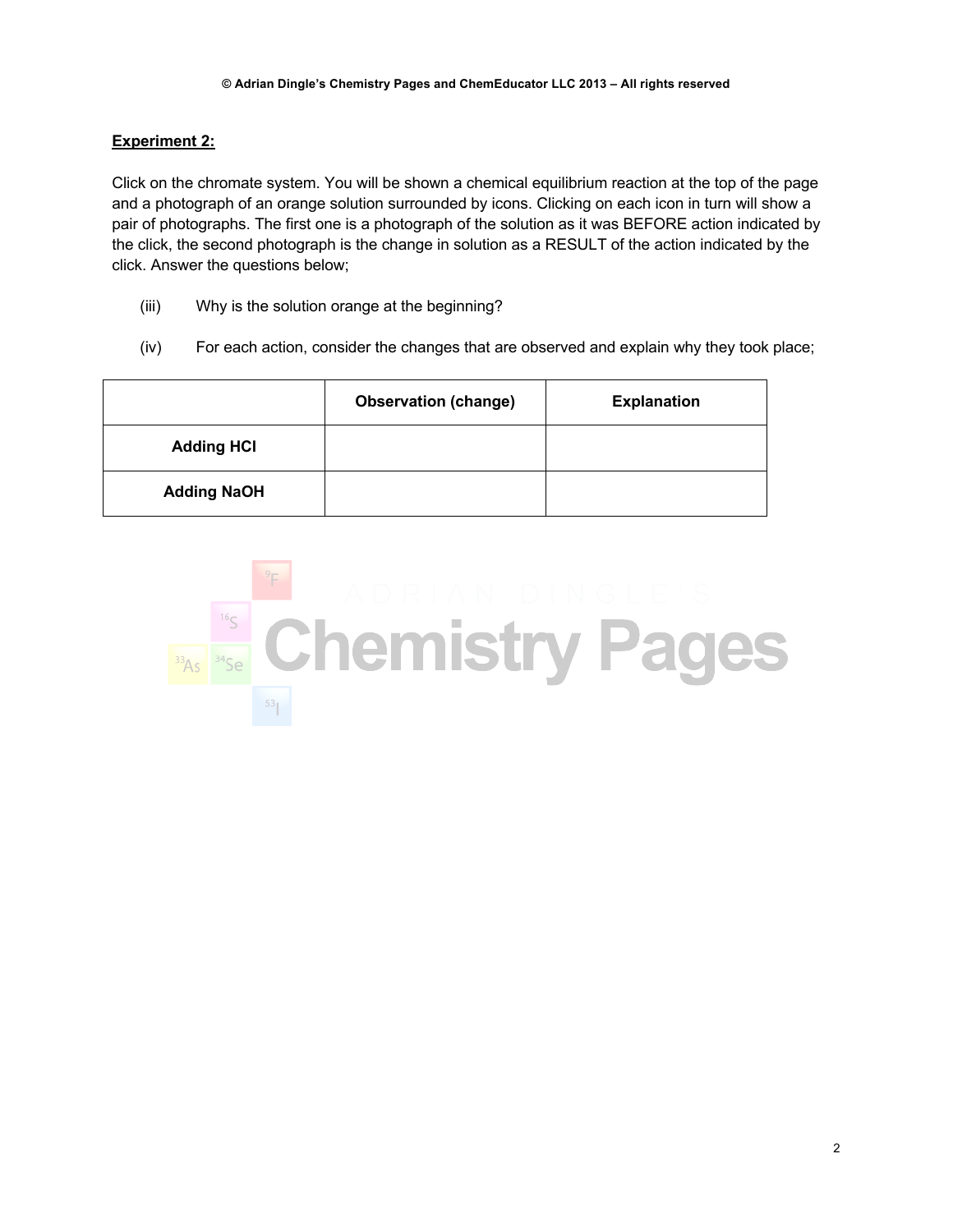# **Experiment 3:**

Click on the nitrogen dioxide system. You will be shown a chemical equilibrium reaction at the top of the page and a photograph of a pale brown gas surrounded by icons. Clicking on each icon in turn will show a pair of photographs. The first one is a photograph of the solution as it was BEFORE action indicated by the click, the second photograph is the change in solution as a RESULT of the action indicated by the click. Answer the questions below;

- (v) Why is the gas pale brown at the beginning?
- (vi) For each action, consider the changes that are observed and explain why they took place;

|                | <b>Observation (change)</b> | <b>Explanation</b> |
|----------------|-----------------------------|--------------------|
| <b>Heating</b> |                             |                    |
| Cooling        |                             |                    |